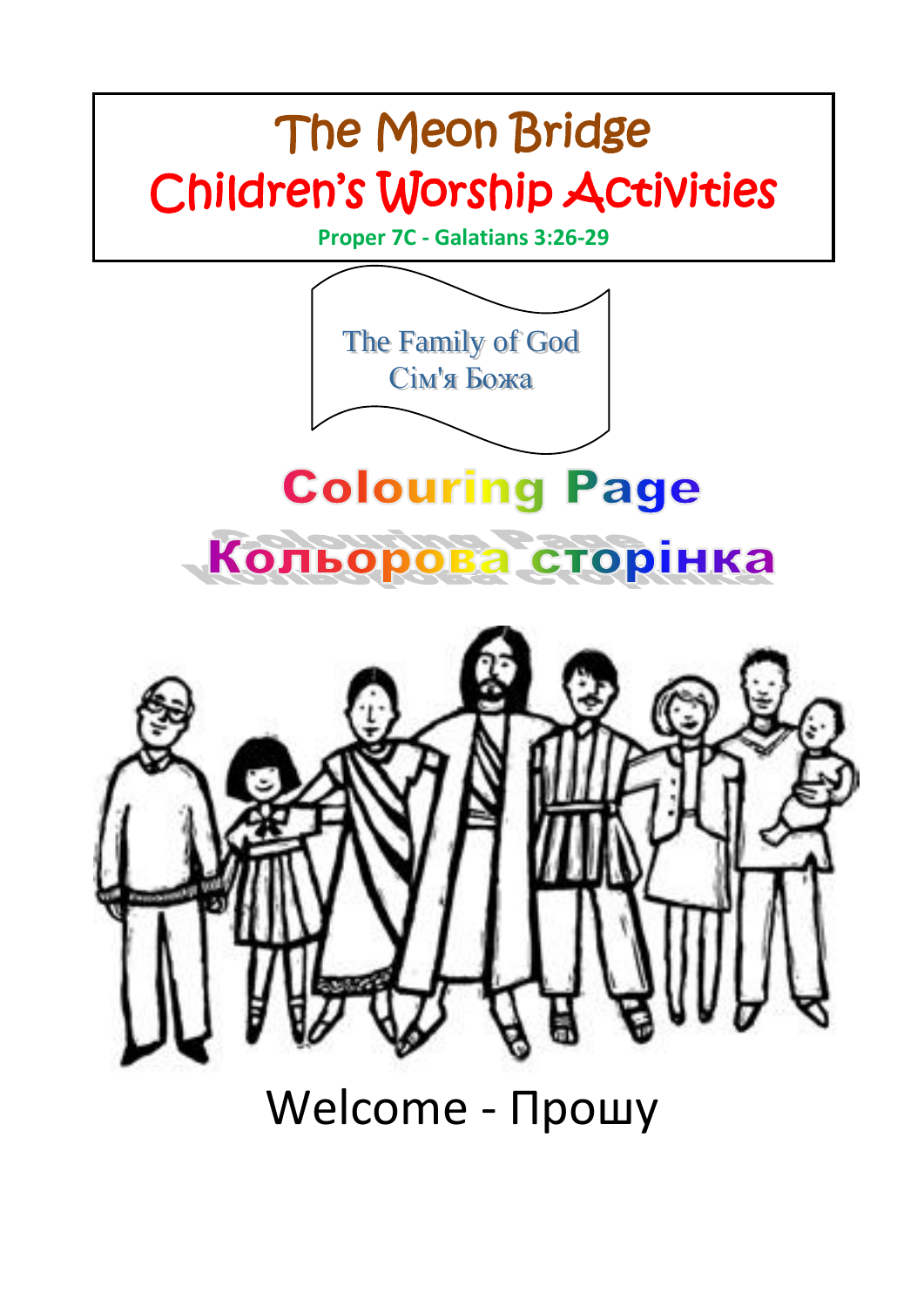|  | <b>Word Search Puzzle</b> |  |  |
|--|---------------------------|--|--|
|--|---------------------------|--|--|

|    | J   | B            |                               |  |  | HHVOEYZLADEK |  |     |       |   |
|----|-----|--------------|-------------------------------|--|--|--------------|--|-----|-------|---|
|    | E   | $\mathsf{A}$ |                               |  |  | ESGERFODGH   |  |     | E     | B |
|    | S P |              | $\bf{I}$                      |  |  | KSCLOTHE     |  |     | D V B |   |
|    |     |              | T U T R W I C F T V F B Y O   |  |  |              |  |     |       | N |
|    |     |              | F S I S L F J E M B H L N Y D |  |  |              |  |     |       |   |
|    |     |              | T E Z K P G I E A P O P O B K |  |  |              |  |     |       |   |
|    |     |              | O M E W S T Y V W F O V J N E |  |  |              |  |     |       |   |
|    |     |              | J G D W I J P U F P N K T S E |  |  |              |  |     |       |   |
|    |     |              | V F E M A L E R A C H R I     |  |  |              |  |     | S T   |   |
| G  |     |              | RYOZNKOIZYMJKS                |  |  |              |  |     |       |   |
| E. |     |              | RKSGMCGTBOEJXE                |  |  |              |  |     |       |   |
|    |     |              | R E F O K D J H R L T U V R   |  |  |              |  |     |       |   |
|    | UE  |              | J E R N O N P A L N A H A     |  |  |              |  |     |       |   |
|    |     |              | Y A B D K E S L M J X L F X J |  |  |              |  |     |       |   |
|    |     |              | A U R U Q N E U L W S L       |  |  |              |  | M L |       | Y |
|    |     |              |                               |  |  |              |  |     |       |   |

| <b>HEIRS</b><br><b>SLAVE</b><br>ONE | <b>CLOTHED</b><br><b>SONS</b><br><b>FAITH</b> | <b>FEMALE</b><br><b>MALE</b><br><b>BAPTIZED</b> | <b>JESUS</b><br><b>JEW</b><br><b>GREEK</b> | FREE<br><b>PROMISE</b><br><b>CHRIST</b> |
|-------------------------------------|-----------------------------------------------|-------------------------------------------------|--------------------------------------------|-----------------------------------------|
| СПАДКОЄМЦІВ                         | ОДЯГНЕНІ                                      | ЖІНОЧИЙ                                         | <b>ICYC</b>                                | ВІЛЬНА                                  |
| <b>PAB</b>                          | <b>CUHIB</b>                                  | ЧОЛОВІЧИЙ                                       | <b>ЄВРЕЙ</b>                               | <b>ОБІЦЯНКА</b>                         |
| ОДИН                                | <b>BIPA</b>                                   | <b>ХРЕШЕНІ</b>                                  | <b>ГРЕЦЬКИЙ</b>                            | <b>ХРИСТУ</b>                           |

**Galatians 3:26-29**. For in Christ Jesus you are all children of God through faith. As many of you as were baptized into Christ have clothed yourselves with Christ. There is no longer Jew or Greek, there is no longer slave or free, there is no longer male and female; for all of you are one in Christ Jesus. And if you belong to Christ, then you are Abraham's offspring, heirs according to the promise.

**К Галатам 3:26-29.** Усі ви—Божі діти через віру в Ісуса Христа. Бо усі, хто хрестилися в Христі, в Христа одяглися. Тож немає різниці між юдеєм і поганином, рабом і вільною людиною, чоловіком і жінкою, бо всі ви—єдині в Ісусі Христі. І якщо ви належите Христу, то ви— Авраамові нащадки і спадкоємці, згідно з обітницею, даною Авраамові Богом.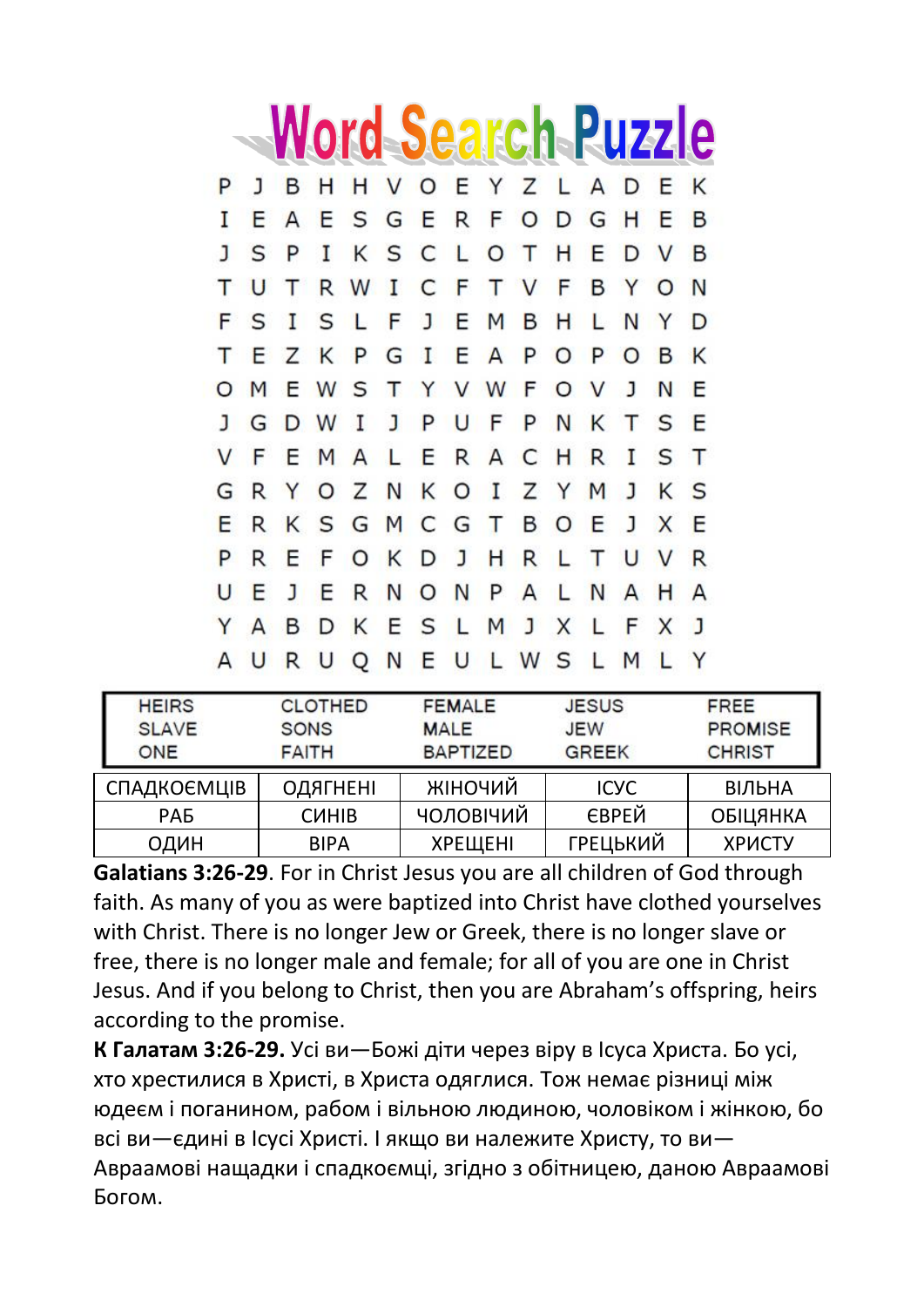## **Solve the Code**



Each number represents a letter of the alphabet. Swap the numbers for the correct letter to reveal the coded words. Кожне число являє собою букву алфавіту.

Міняйте номери на правильну букву, щоб розкрити закодовані слова.



|  | <b>SLAVE</b>    | <b>GREEK</b>    | <b>HEIRS</b> | <b>PROMISE</b>  |  |  |  |  |
|--|-----------------|-----------------|--------------|-----------------|--|--|--|--|
|  | <b>FREE</b>     | <b>MALE</b>     | <b>JEW</b>   | <b>FEMALE</b>   |  |  |  |  |
|  | PA <sub>b</sub> | <b>ГРЕЦЬКИЙ</b> | СПАДКОЄМЦІВ  | <b>ОБІЦЯНКА</b> |  |  |  |  |
|  | ВІЛЬНА          | ЧОЛОВІЧИЙ       | <b>ЄВРЕЙ</b> | ЖІНОЧИЙ         |  |  |  |  |
|  |                 |                 |              |                 |  |  |  |  |

しん